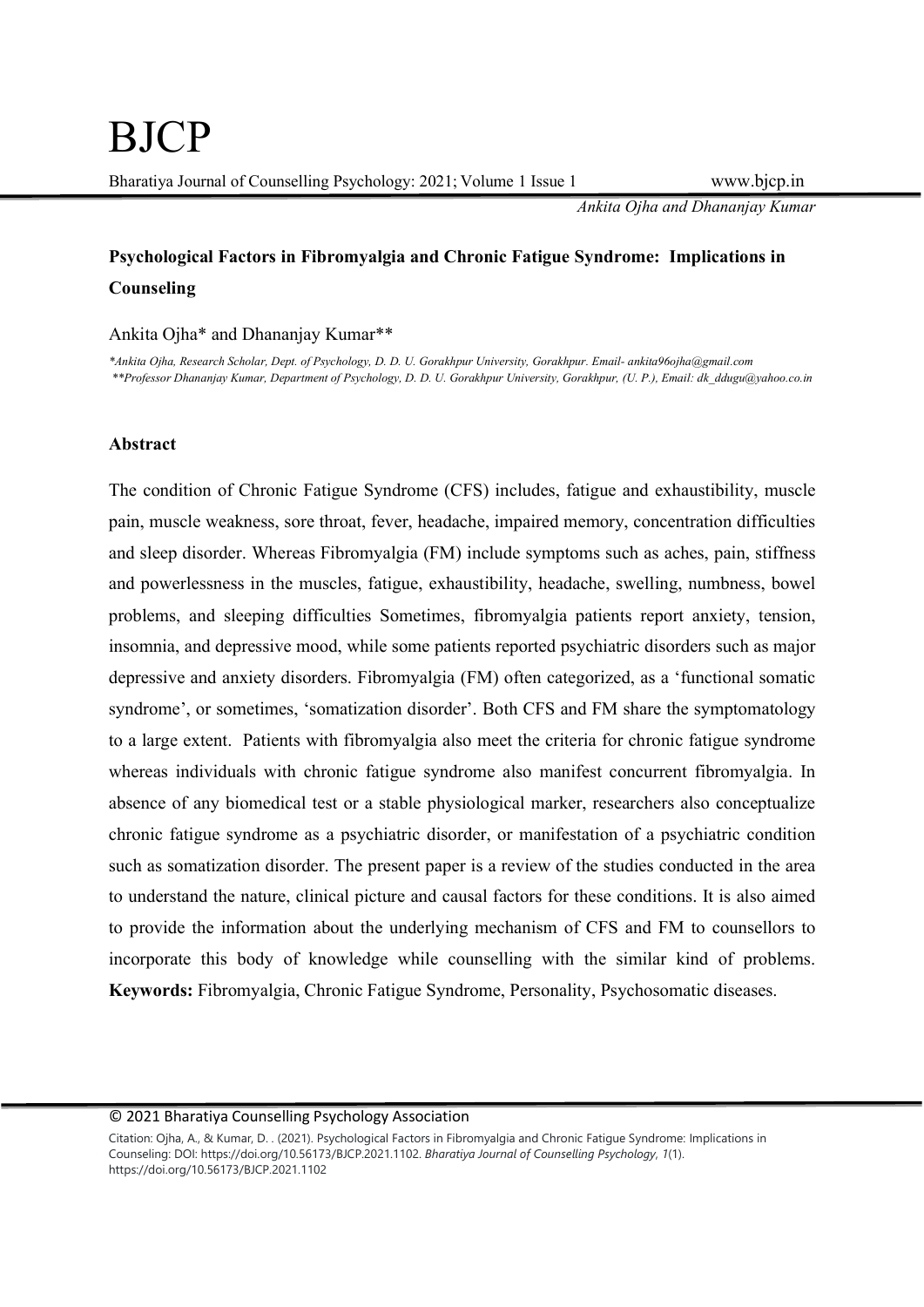Ankita Ojha and Dhananjay Kumar

Pain is a psychological experience, a universal form of human suffering, which pervasively reduces the quality of life and well-being. It is one of the most common reasons to seek medical care. Epidemiological reports about pain can vary because of methodology used and sample included, but surveys reveal that persisting pain is a great consideration for people of all ages. When one is unable to explain fatigue by another medical condition, it may characterize as chronic fatigue syndrome (CFS). CFS is characterized by chronic fatigue, persistent for at least six months accompanied by many rheumatologic, infectious and neuropsychiatric symptoms (Fukuda et al., 1994). The diagnosis of CFS included, fatigue and exhaustibility, muscle pain, muscle weakness, sore throat, fever, headache, impaired memory, concentration difficulties and sleep disorde6r (Komaroff, 1994). Common symptom found in population is the fatigue. According to some surveys, up to half of the general population reported fatigue (Pawlikowska et al., 1994).

Chronic fatigue syndrome (CFS) shares its symptomatology with fibromyalgia (FM) that affect women more in comparison to men (Komaroff, 1994). The diagnosis of FM includes symptoms such as aches, pain, stiffness and powerlessness in the muscles, fatigue, exhaustibility, headache, swelling, numbness, bowel problems, and sleeping difficulties (Wolfe et al., 1990). Sometimes, fibromyalgia patients report anxiety, tension, insomnia, and depressive mood, while some patients reported psychiatric disorders such as major depressive and anxiety disorders. Murakami and Kim (2013) found a tendency of dysautonomia in 87.5%; irritable gastrointestinal symptoms in 36%; typical irritable bowel syndrome in 48%; sleep disorders in 84 %, and tension headache, in 62%. Ninety percent of fibromyalgia patients are women, and 80% of the female patients with fibromyalgia reported difficultly with menstruation, menstrual irregularity, or amenorrhea. In addition to extreme generalized pain, chronic fatigue, slight fever, and pharyngitis symptoms are also regarded as primary symptoms of fibromyalgia.

Citation: Ojha, A., & Kumar, D. . (2021). Psychological Factors in Fibromyalgia and Chronic Fatigue Syndrome: Implications in Counseling: DOI: https://doi.org/10.56173/BJCP.2021.1102. Bharatiya Journal of Counselling Psychology, 1(1). https://doi.org/10.56173/BJCP.2021.1102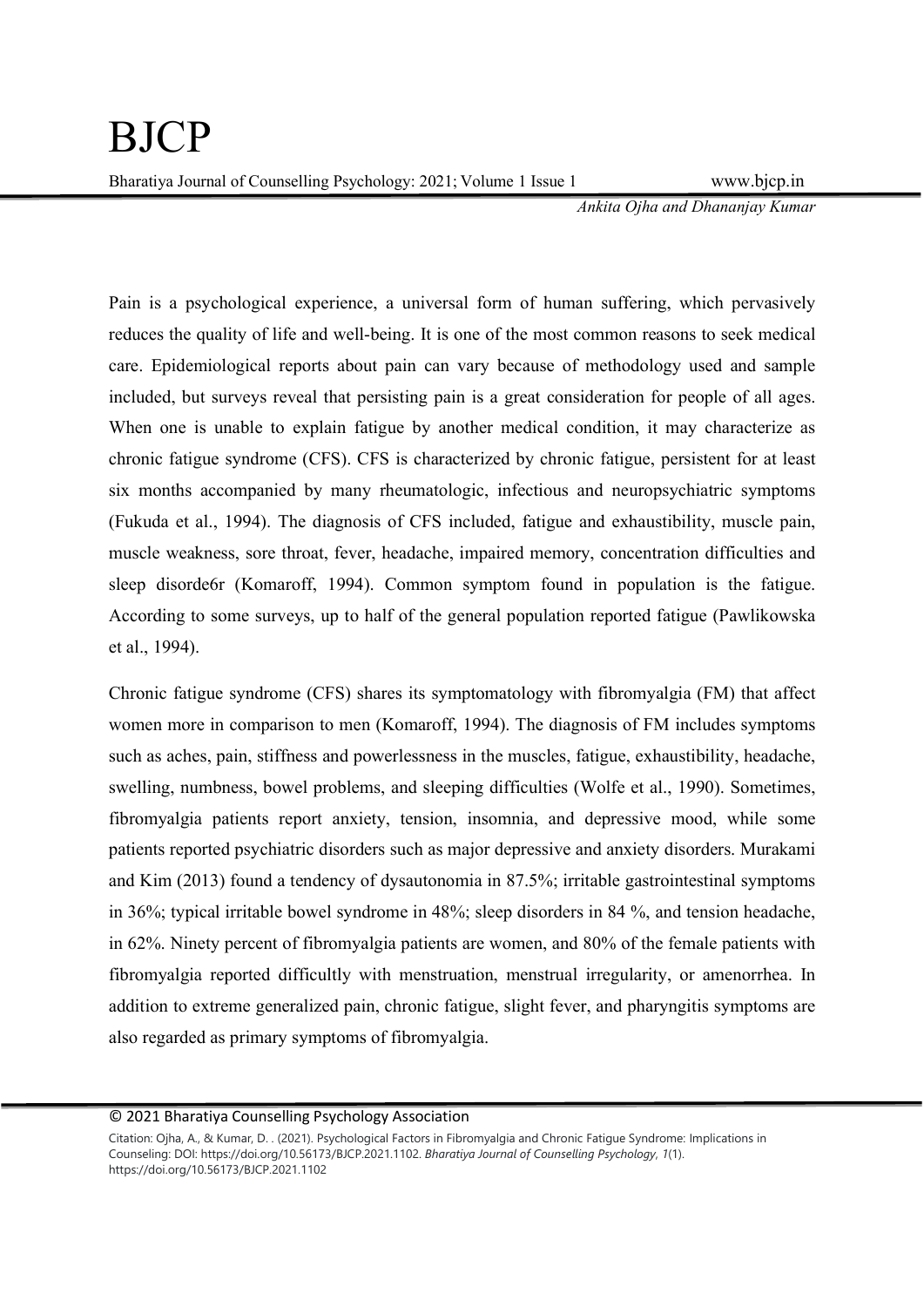Ankita Ojha and Dhananjay Kumar

Fibromyalgia (FM) is categorized as a 'functional somatic syndrome', or sometimes, 'somatization disorder', 'fashionable diagnosis', 'idiopathic pain disorder', 'non-disease', and 'psychosomatic syndrome,' (Kool et al., 2012). FM is neither an acute pain nor an organic disease but is described by chronic pain and functional impairment. People with FM often reported flippant attitudes from others, such as disbelief, stigmatization, lack of acceptance by their relatives, friends, coworkers, and the healthcare system, that consider them as 'lazy' or 'attention seeking' people.

Patients with fibromyalgia also meet the criteria for chronic fatigue syndrome whereas, individual with chronic fatigue syndrome also manifested concurrent fibromyalgia (Buchwald et al., 1994).

## Epidemiology

Prevalence of CFS in the general adult population estimated to range from 0.007% to 2.8% (Jason et al., 1999) and from 0.006% to 3.0% in primary care or general practice (Reyes et al., 1997). CFS reported in children and adolescents but the rate was lower (Jordan et al., 1998). According to a survey of Japan College of Fibromyalgia investigation (2011) 85–90% of fibromyalgia patients were women, who developed this condition generally between the age of 40 and 50. According to reports from tertiary clinics, CFS affected mainly young, white and successful women (Lloyd et al., 1990). Most persons who diagnosed with chronic fatigue syndrome are 30–40 years of age, and surveys generally support a female preponderance (Jason et al., 1999). Community surveys have further found that white individuals have a lower risk of chronic fatigue syndrome, compared with Latinos (Jason et al., 1999), African Americans, and Native Americans (Steele et al., 1998). These unlike findings of the increased prevalence of chronic fatigue syndrome among whites in clinical populations are attributed to a biased health care access and utilization. CFS is found globally, as sporadic cases and occasional cluster outbreaks (Carruthers et al., 2003). It affects all groups and races. The prevalence has been

Citation: Ojha, A., & Kumar, D. . (2021). Psychological Factors in Fibromyalgia and Chronic Fatigue Syndrome: Implications in Counseling: DOI: https://doi.org/10.56173/BJCP.2021.1102. Bharatiya Journal of Counselling Psychology, 1(1). https://doi.org/10.56173/BJCP.2021.1102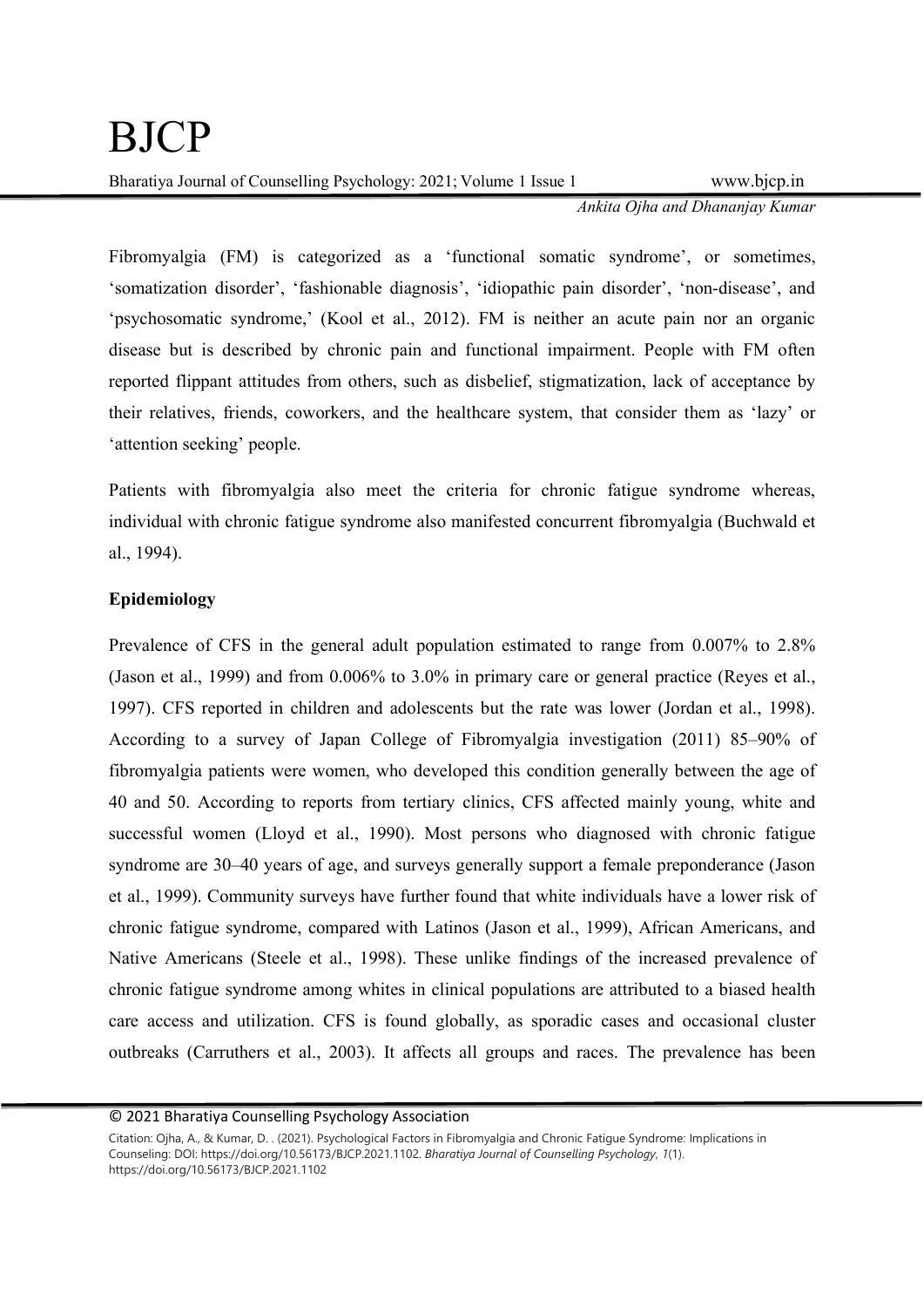Ankita Ojha and Dhananjay Kumar

estimated to be 0.24–0.42% of the adult US population (Reyes et al., 2003) and 0.11–0.19% in the UK (Nacul et al., 2011).

## Chronic Fatigue Syndrome, Fibromyalgia and Psychological Factors

There is no biomedical test for CFS. A stable physiological marker for chronic fatigue syndrome has yet not been identified, that is why, some researchers conceptualize chronic fatigue syndrome primarily as a psychiatric disorder. They believe that chronic fatigue syndrome is manifestation of a psychiatric condition such as somatization disorder (Shorter, 2008), hypochondriasis, major depression (Greenberg, 1990; Manu et al., 1988), or atypical depression (Abbey and Garfinkle, 1991).

Discussions about "the cause" of CFS or FM are often biased by the fact that insufficient distinction is made between etiological factors (i.e., why people become and stay ill) and pathogenesis (i.e., illness mechanisms called "pathophysiology" when physiological disturbances are concerned). The etiology of a condition involves three different dimensions, i.e., precipitating, vulnerability, and illness-perpetuating factors.

## Precipitating Factors

Several investigated case-control studies have demonstrated that patients with fibromyalgia more often reported traumatic childhood experiences such as negligence, maltreatment or abuse as compared to medically ill or healthy controls (Van Houdenhove et al., 2013). Traumatic experiences may boost vulnerability to FM through diverse and interacting mechanisms, especially muscle hypertension, hyperventilation and sleep problems; hypothalamic-pituitaryadrenal (HPA-axis) dysfunction; low self-esteem, proneness to depression and abuse-related personality disorders (McLean et al. 2005; Weissbecker et al. 2006). In fact, numerous CFS/FM patients report a history of accumulating psychosocial stress, which may evolve in early childhood (Low et al., 2012). Research has shown that such negative life events– including

<sup>© 2021</sup> Bharatiya Counselling Psychology Association

Citation: Ojha, A., & Kumar, D. . (2021). Psychological Factors in Fibromyalgia and Chronic Fatigue Syndrome: Implications in Counseling: DOI: https://doi.org/10.56173/BJCP.2021.1102. Bharatiya Journal of Counselling Psychology, 1(1). https://doi.org/10.56173/BJCP.2021.1102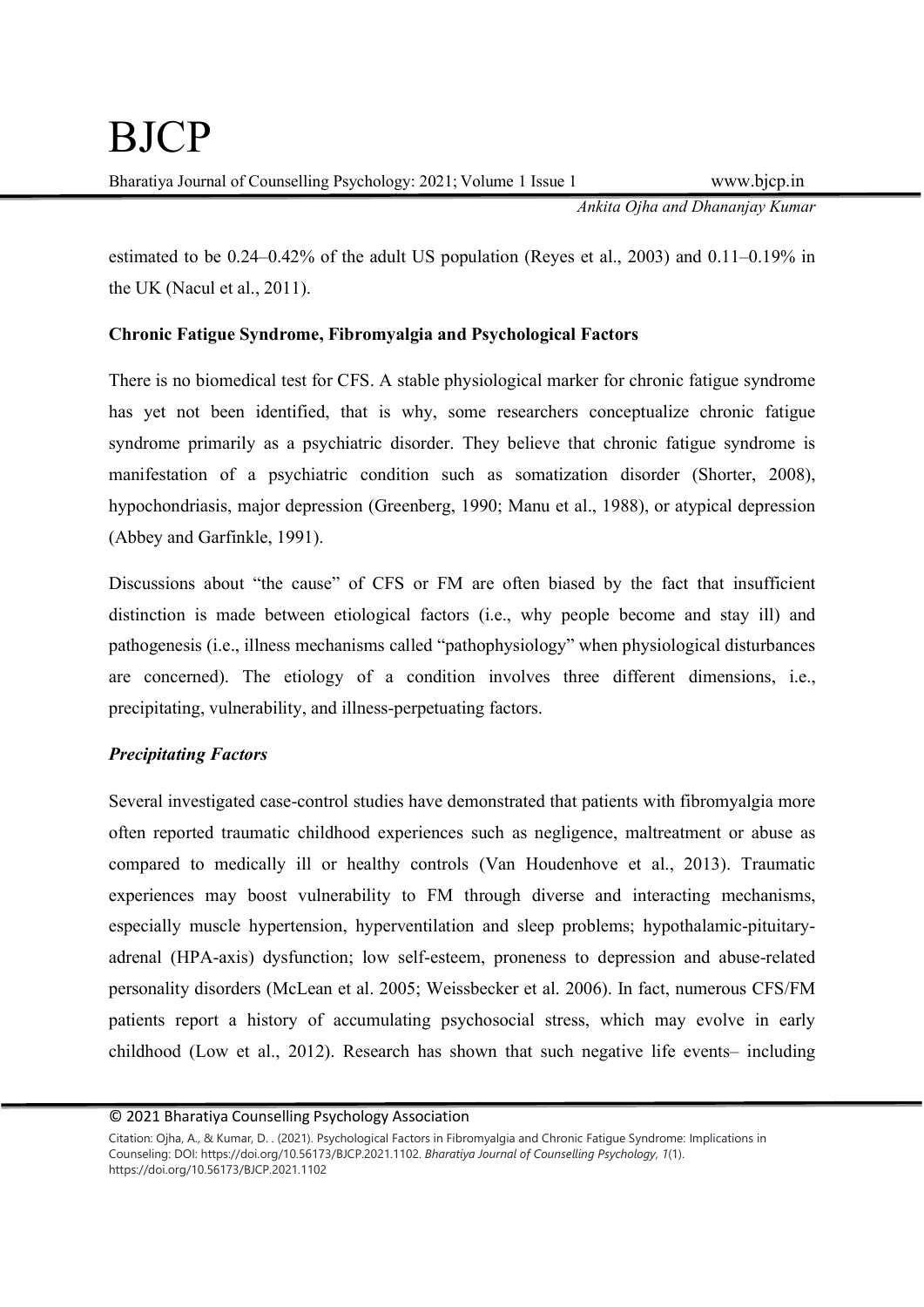Ankita Ojha and Dhananjay Kumar

severe pain in early life may, partly through epigenetic mechanisms, increase the risk of stressrelated illnesses in adulthood (Klengel et al., 2013).

## Perpetuating Factors

Different studies have identified several factors that enhance and amplify the FM symptoms. The factors are denying their conditions and failure in adjustment to their functional limitations (Viane et al., 2003), low level of positive affect (Davis et al. 2005), increased negative affect (Geenen and Middendorp, 2006), uncertainty of illness (Reich et al. 2006), somatic hypervigilance (Carillo-de-la-Pena et al., 2006) and dysfunctional cognitive coping (Edwards et al., 2006). These factors may cause further to the persistence of the symptoms.

From a very different perspective, Wentz et al., (2004) pointed on life stress of FM patients by using qualitative method (strategies) of research, which is based on "grounded theory". The authors concluded that fibromyalgia patients were characterized by the core characteristics of "an unprotected self," pre-morbidly, which they overcompensated by intense activity or hypomanic helpfulness. From an etiologic perspective, studies regarding the role of unfavorable life events, factors related to personality and lifestyle, post-traumatic stress, and adverse childhood experiences are investigated. From a pathogenic point of view, neurobiological links between stress and FM symptoms, especially chronic pain and fatigue are highlighted.

## Depression and FM/CFS

Persons with chronic fatigue syndrome manifested symptoms of current and lifetime mood disorders, mainly major depression compared to other chronically ill subjects or healthy control. 50%–75% of patients have a current or a lifetime history of major depression, respectively (Wood et al., 1991; Manu et al., 1989). Generalized anxiety disorder and somatoform disorder are also seen at a higher rate in chronic fatigue syndrome persons than in the general population (Fischler et al., 1997). In many cases, the mood or anxiety disorder precedes the onset of chronic

<sup>© 2021</sup> Bharatiya Counselling Psychology Association

Citation: Ojha, A., & Kumar, D. . (2021). Psychological Factors in Fibromyalgia and Chronic Fatigue Syndrome: Implications in Counseling: DOI: https://doi.org/10.56173/BJCP.2021.1102. Bharatiya Journal of Counselling Psychology, 1(1). https://doi.org/10.56173/BJCP.2021.1102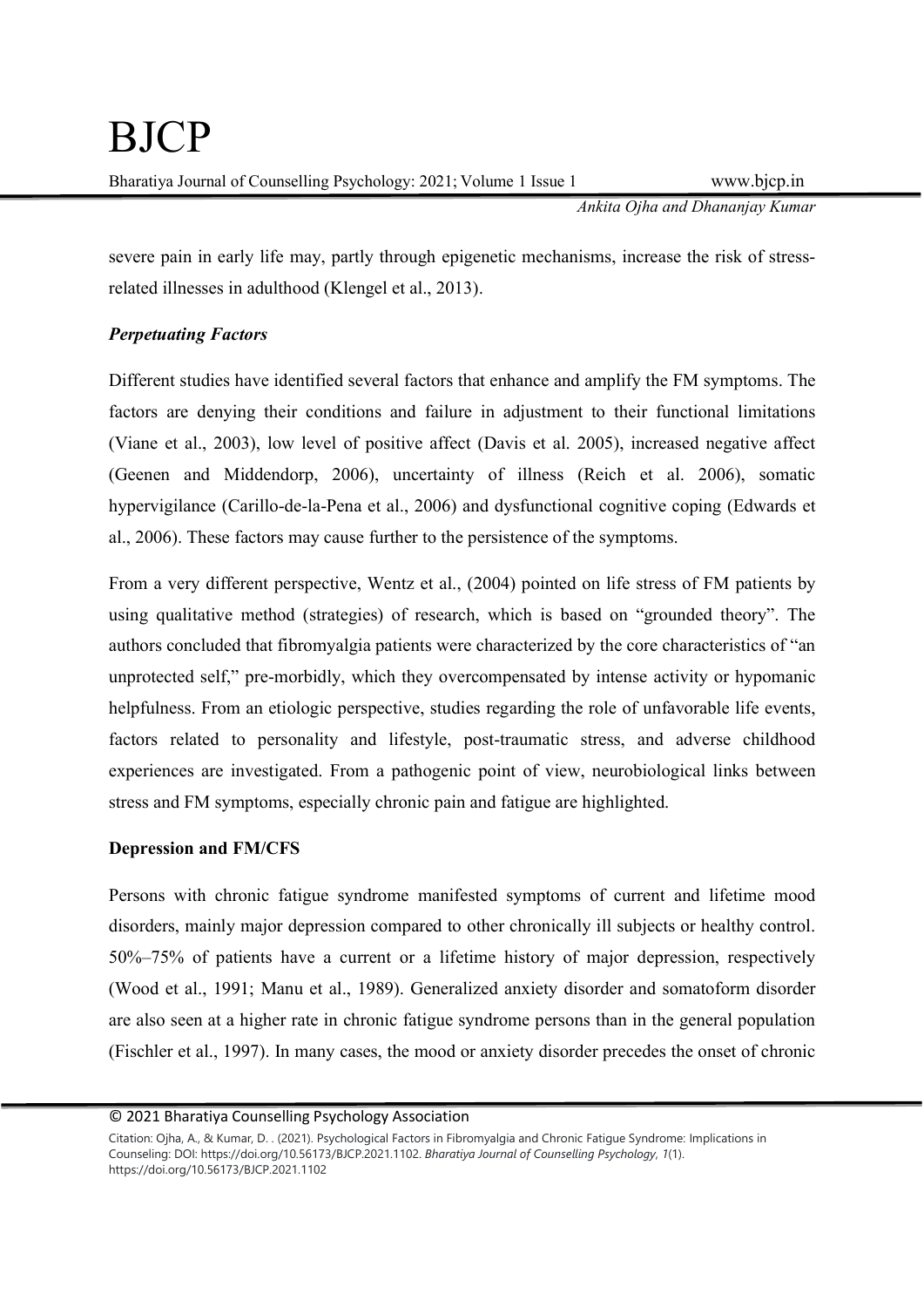# BJCP

Bharatiya Journal of Counselling Psychology: 2021; Volume 1 Issue 1 www.bjcp.in

Ankita Ojha and Dhananjay Kumar

fatigue syndrome (Manu et al., 1989). A comparative study was done by Michielsen et al. (2006) aimed to assess the link between depression, attribution style and self-esteem among the patients of FM/Chronic Fatigue Syndrome, and found that an external attribution style usually not protect the CFS patients with a low self-esteem from depression. Most common co morbid psychiatric condition in people with chronic pain is major depression. Depression was found to be a significant determinant of pain-related disability (Hall et al., 2011). Although it leaves no doubt that CFS/FM and major depressive disorder (MDD) are distinct entities, the two syndromes partially overlap (Pae et al., 2008) this is particularly the case for atypical forms of depression (Juruena & Cleare, 2007). Of note, a considerable proportion of MDD patients show painful symptoms (Bair et al., 2003) that may be based on common neurobiological underpinnings in pain and depression (Ohayon, 2009). Moreover, CFS/FM patients have frequent depressive co morbidity and a high lifetime prevalence of MDD (Nater et al., 2009). Some speculate that both conditions may be part of a spectrum of stress-related disorders with a possible common familial-genetic basis (Hudson et al., 2004). Furthermore, early-life stress seems to be a risk marker for MDD and CFS/FM (Heim et al., 2008). Studies suggested that MDD patients generally show increased reactivity of the hypothalamic-pituitary-adrenal (HPA) axis, whereas in CFS/FM patients, a tendency of reduced reactivity was found, particularly in those with a traumatic history (Heim et al., 2009). However, the opposite has also been reported (Van Den Eede et al., 2008).

## Stress and Negative Life Events

"Stress" refers to a threat (or perceived threat) to the organisms, caused by a physical assault or a psychosocial burden. The threat activates the 'stress response system' (fight or flight) that is a kind of predetermined neuronal, hormonal and behavioral program. It has been seen that physical and/or emotional stressors (Van Houdenhove, 2002) characterize fibromyalgia patients' history.

<sup>© 2021</sup> Bharatiya Counselling Psychology Association

Citation: Ojha, A., & Kumar, D. . (2021). Psychological Factors in Fibromyalgia and Chronic Fatigue Syndrome: Implications in Counseling: DOI: https://doi.org/10.56173/BJCP.2021.1102. Bharatiya Journal of Counselling Psychology, 1(1). https://doi.org/10.56173/BJCP.2021.1102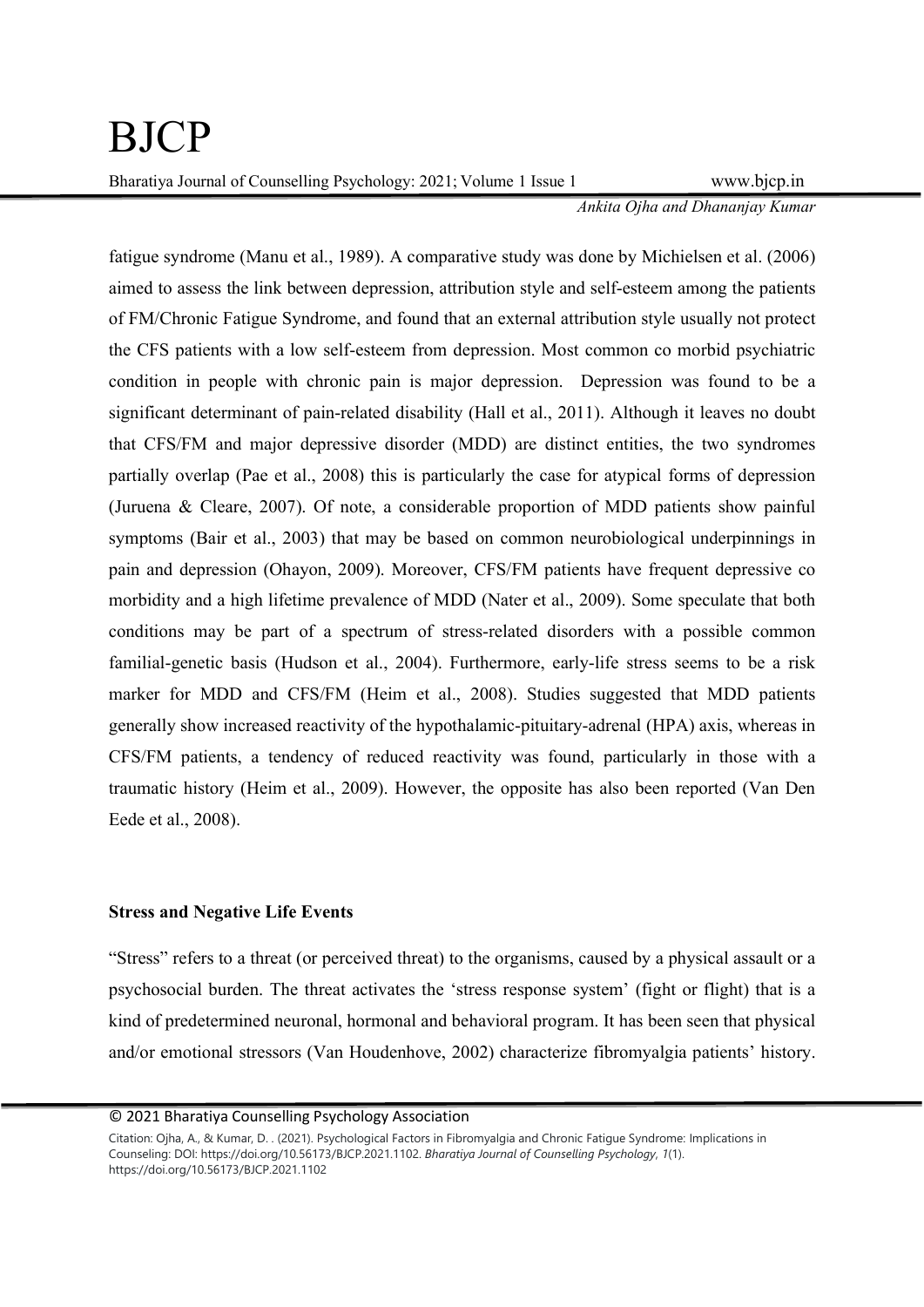Ankita Ojha and Dhananjay Kumar

The precipitating role of stress in the condition was not found consistent in many studies. However, few studies have been carried out that led to negative results. It has been suggested that only "idiosyncratic" stressors with a strong personal significance may have an etiological role in these disorders (Pöyhiä et al., 2001; Van Houdenhove et al., 2002). Kivimäki et al., (2004), after examining the association between occupational stress and the incidence of newly diagnosed fibromyalgia found that high workload, low decision latitude, and bullying at work were associated with a risk for fibromyalgia. Onset of FM is related with different types of negative life events (Pöyhiä et al., 2001) as well as personally relevant daily hassles (Van Houdenhove et al., 2002). Fatigue, particularly in the morning, severe nightly sleep loss (often associated with a sleep–wake cycle reversal) are found to be associated with FM. Majer et al., (2007), have reported subtle disruptions in sleep architecture that may at least partially explain the overwhelming fatigue and pain in these patients (Togo et al., 2008). Similarly, electroencephalographic measures have shown disturbed sleep homeostasis (Decker et al., 2009) as well as increased heart rate and low heart rate variability during sleep, pointing to continuous nightly arousal that may be due to an abnormal sympathovagal balance (Staud, 2008). A recent clinical review (Palagini et al., 2016) summarized that 62% of FM patients also showed major depressive disorder, 11% bipolar disorder, 29% panic disorder, and 29% social phobia.

#### Emotional Processing and CFS/FM:

Alexithymia refers to the lack of awareness and difficulties in understanding, processing, and describing emotions. In Alexithymia, there is inability to discriminate between the emotions and physical sensations. It serves as a protective mechanism against depression by not internalizing emotions (Friedberg & Quick, 2007). One study found that CFS patients scored higher than the controls on the Toronto Alexithymia Scale (Johnson et al., 2001). On the other hand, tendency to make physical attributions is not associated with alexithymia (Friedberg & Quick, 2007). Rimes and Chalder, (2010) found in their study that people with CFS were more likely to view the experiencing and expression of negative feelings as unacceptable and a form of weakness.

<sup>© 2021</sup> Bharatiya Counselling Psychology Association

Citation: Ojha, A., & Kumar, D. . (2021). Psychological Factors in Fibromyalgia and Chronic Fatigue Syndrome: Implications in Counseling: DOI: https://doi.org/10.56173/BJCP.2021.1102. Bharatiya Journal of Counselling Psychology, 1(1). https://doi.org/10.56173/BJCP.2021.1102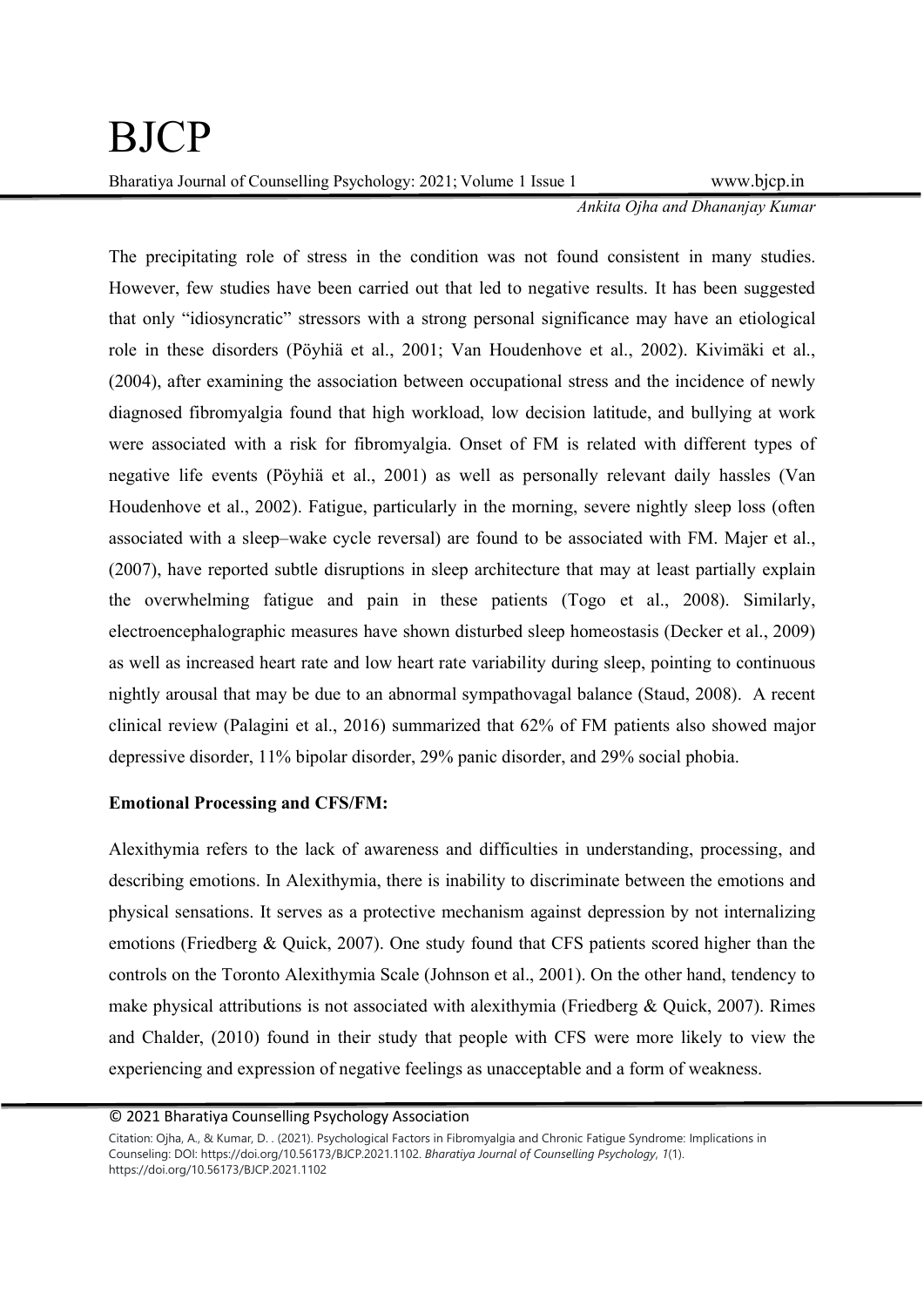Ankita Ojha and Dhananjay Kumar

Brooks et al., (2017) conducted a study to investigate the role of cognitive, behavioural and emotional processing as risk factors for CFS. Results indicated that perfectionism, self-sacrificial tendencies, unhelpful beliefs about emotions, and perceived stress may be found largely in CFS patients in comparison to healthy controls. Hambrook et al., (2011) found that, in comparison to control group, people with CFS were more likely to show themselves as more compliant externally while they may feel hostile inwardly. It is also likely that they put the needs of others more than their own. Individuals with CFS were manifested poorly at inferring their own emotions and at recognizing emotions in the faces of others than healthy controls. Rimes et al., (2016) reported that CFS subjects manifested inappropriate emotional expression in comparison to healthy controls (HC), despite having greater distress and higher autonomic arousal. Through a functional magnetic resonance imaging study Caseras et al., (2008) found patterns of brain activation in response to anxiety-provoking stimuli similar to that of overregulation of emotions in people with CFS.

Emotional suppression may exert a more direct and immediate impact on fatigue. Attempts to suppress emotionally arousing material can further increase the occurrence of those thoughts and associated distress (Trinder & Salkovskis, 1994). Suppression can have stressful and draining effect because it is very demanding and complex process requiring several other psychological tasks such as remembering to suppress, self-monitoring for signs of emotional expression and ongoing evaluation of success (Richards & Gross, 1999). According to Muraven and Baumeister (2000), self-control is similar to a muscle that becomes fatigued after use. In a call center, simulation experiment by Goldberg and Grandey (2007), explored that those participants who were instructed to hide their frustration during simulating an interaction with customers reported more post task exhaustion in comparison to those who were encouraged to be authentic. Patients with chronic pain when instructed to suppress their anger during a provocation task reported greater pain intensity after experimental sessions, than participants who were told they were free to manifest their feelings in their own way (Burns et al., 2008).

Citation: Ojha, A., & Kumar, D. . (2021). Psychological Factors in Fibromyalgia and Chronic Fatigue Syndrome: Implications in Counseling: DOI: https://doi.org/10.56173/BJCP.2021.1102. Bharatiya Journal of Counselling Psychology, 1(1). https://doi.org/10.56173/BJCP.2021.1102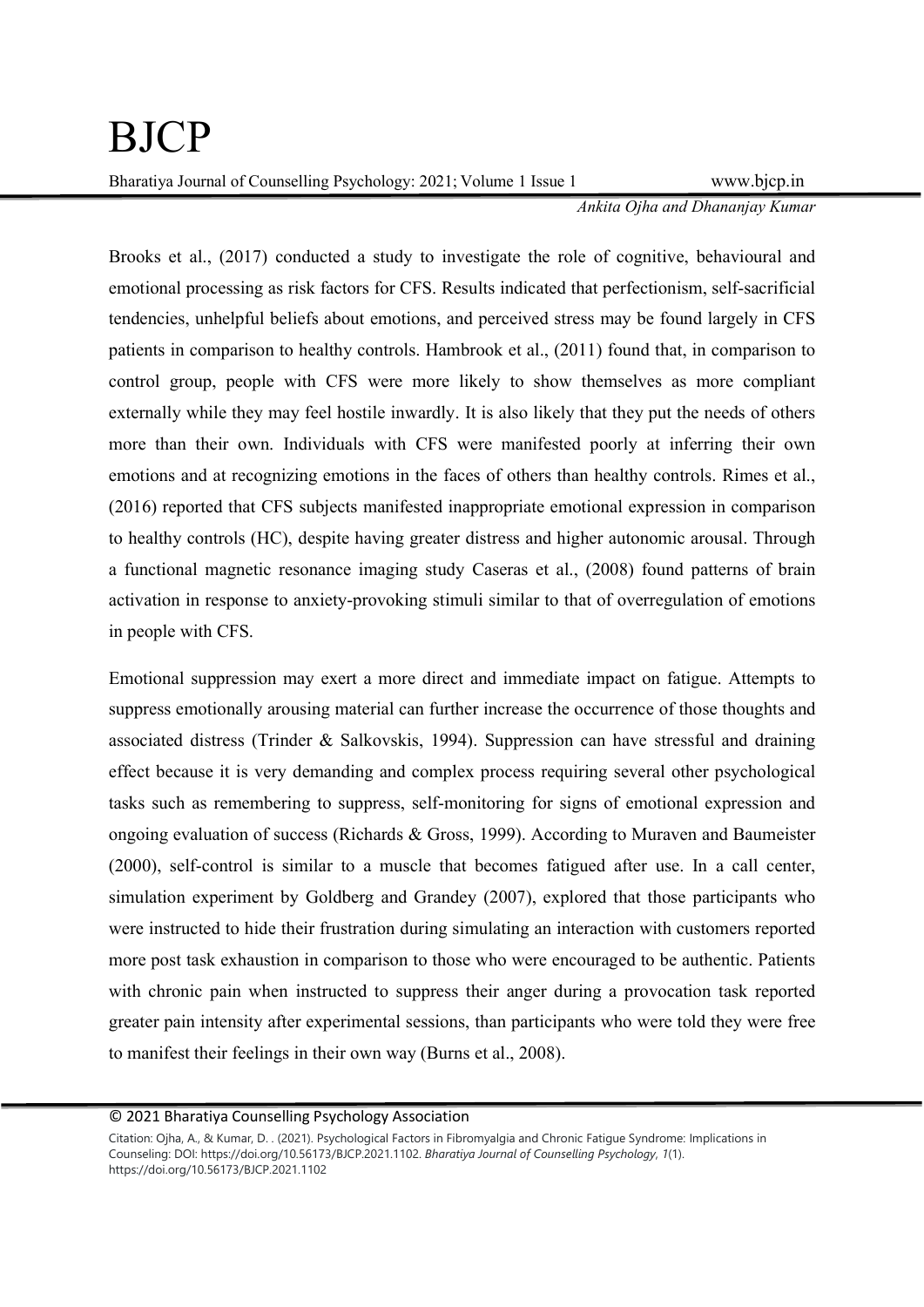Ankita Ojha and Dhananjay Kumar

### Psychological Trauma and Fibromyalgia

Psychological abuse, emotional, sexual, or abuse of physical nature exposed during childhood or adulthood, combat exposure, and undifferentiated abuse are included in Trauma. PTSD also requires exposure to a traumatic event. Afari et al., (2014) conducted a meta- analytic review to explore the relationship of psychological trauma and posttraumatic stress disorder (PTSD) with functional somatic syndromes including fibromyalgia, chronic pain, chronic fatigue, and irritable bowel syndrome. Results revealed that traumatic events are associated with an increased prevalence of functional somatic syndromes. A cohort study assessed the comorbidity of FM and PTSD in men following an intensive traumatic event (Amital et al., 2006). Findings confirmed the association of PTSD with FMS in male patients. There is high relation between degree and impact of these disorders. Amir et al. (1997) conducted a study to examine the relationship of posttraumatic stress disorder with fibromyalgia, quality of life, and functional impairment as compared with control subjects. Results revealed that the prevalence of fibromyalgia syndrome in the PTSD group was high in comparison to their control. PTSD patients reported more pain, reduced quality of life, higher functional impairment, psychological distress and reported more psychiatric symptoms i.e, depression, phobia, anxiety, paranoia, interpersonal sensitivity, hostility, and psychosis than controls. Kuch et al., (1991) found that, among 60 patients treated for fibromyalgia syndrome in a pain clinic, the prevalence of phobias and PTSD were detected in victims of minor road vehicle accidents in comparison to subjects with onset of pain due to other reasons. This group (Kuch et al., 1993) has repeatedly found that anxiety disorders (of which PTSD is one), are connected and interact with chronic pain. Some studies suggest that fibromyalgia syndrome patients report an increase in symptoms when emotionally stressed and that fibromyalgia syndrome patients report higher levels of daily hassles than other patient groups (Uveges et al., 1990).

Citation: Ojha, A., & Kumar, D. . (2021). Psychological Factors in Fibromyalgia and Chronic Fatigue Syndrome: Implications in Counseling: DOI: https://doi.org/10.56173/BJCP.2021.1102. Bharatiya Journal of Counselling Psychology, 1(1). https://doi.org/10.56173/BJCP.2021.1102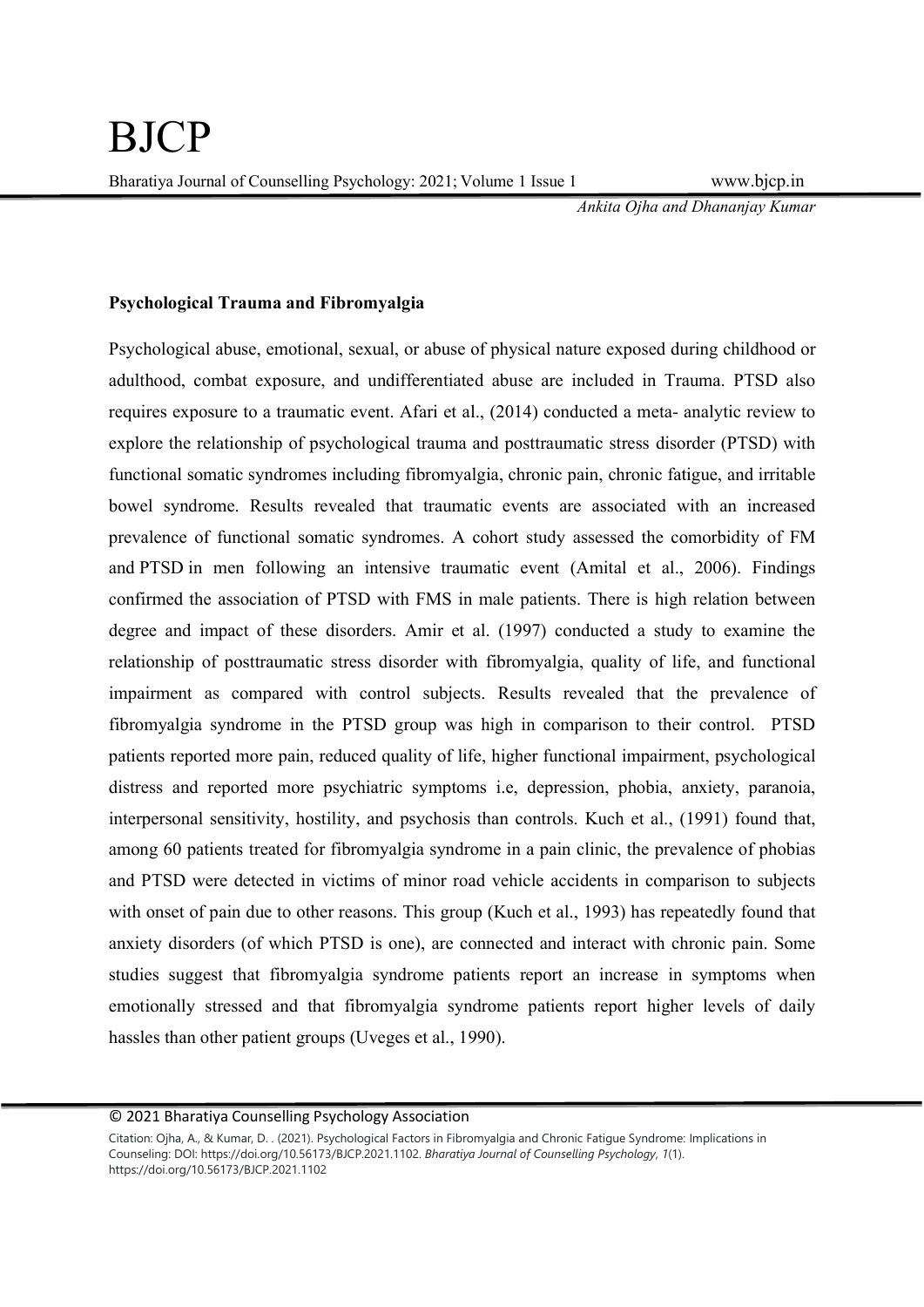Ankita Ojha and Dhananjay Kumar

Factors such as genetics, mental and physical health, stress, viral infections, personality as well as lifestyle are involved in the pathogenesis of fibromyalgia. These factors can further trigger dysfunction of neurological, endocrine, and immunological systems that may result in fibromyalgia. In 1995 Surawy et al., suggested that individual's interpretation of somatic symptoms as physical rather than psychological is important for the development and persistence of the disorder. They further suggested that this tendency could have been developed because of childhood experiences where the expression of negative emotion would have been met with unsympathetic or hostile responses (Dendy et al., 2001). CFS acts as a protective mechanism of the individual utilized in order to protect their self-esteem. Gradually, the individuals focus on the symptom of fatigue leads them try to control it.

## Fibromyalgia and Personality

Personality plays important role in the way people perceive their environment and events. This also includes the experience of pain (Bucourt et al., 2017). Usually, the central sensitization mechanism in FM is conceptualized as representing an emotional dysregulation that results in a dysregulation of pain perception, mainly about its affective component (Ablin et al., 2008). Relationship between people with FM and personality disorders, mainly borderline or histrionic can be explained by emotional dysregulation (Bucourt et al., 2017). Like people with Borderline Personality Disorder, people with FM show a high level of psychopathology and childhood trauma (Lundberg, et al., 2009). Sansone et al., (2001) found that 18% of primary care patients with chronic pain were found to be positive for Borderline Personality Disorder. Other studies also pointed out towards a presence of Borderline Personality Disorder among FM patients (Uguz et al., 2010). Histrionic Personality Disorder was found in 1% of people with FM (Uguz et al., 2010). The personality of people with FM has been investigated using Minnesota Multiphasic Personality Inventory (MMPI), and findings revealed that most people with FM were emotional, irritable, hypochondriac, dependent, and perfectionist (Bucourt et al., 2017).

Citation: Ojha, A., & Kumar, D. . (2021). Psychological Factors in Fibromyalgia and Chronic Fatigue Syndrome: Implications in Counseling: DOI: https://doi.org/10.56173/BJCP.2021.1102. Bharatiya Journal of Counselling Psychology, 1(1). https://doi.org/10.56173/BJCP.2021.1102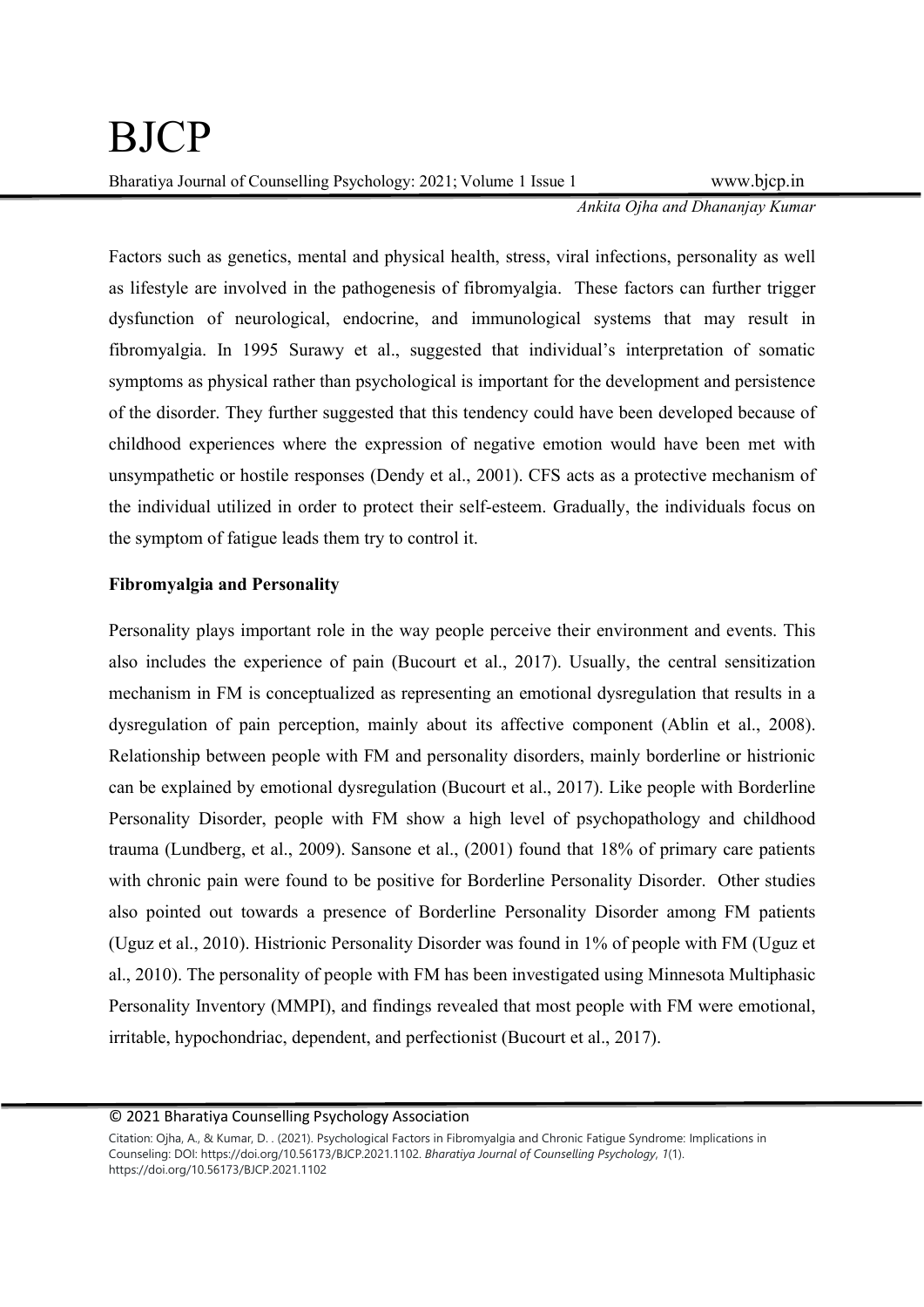Ankita Ojha and Dhananjay Kumar

However, a review (Malin & Littlejohn, 2012) including 31 studies pointed out that it is not possible to define a 'fibromyalgia personality' or specific personality characteristics, that might influence the onset of FM. Nevertheless, the fact is many people with FM manifest personality characteristics that facilitate maladaptive responses to stressful situations, such as catastrophizing or poor coping technique.

## Implications for Counselling

In chronic pain management, help providers generally adopt approaches where mind and the body are thought to be functioning separately and independently. Further, they ignore the role of psychological and social factors. However, one should be sensitive towards the patient's subjective experience as well as psychological and other cognitive as well as affective processes, their sociocultural environment, past experiences, stress, trauma and other behavioral factors. There is a probability that symptoms of CFS/FM-patients can be heavily influenced by interplay of psychosocial and pathophysiological dysfunctions. This may further trigger complexities in the interaction of systems such as stress system, and the immune system and central pain mechanisms, which may result in disturbances in HPA axis. This may further lead to inappropriate immune activation, resulted in the development of chronic fatigue. As the review suggested there are many psychological factors, which are associated with FM/CFS. Counsellors should be very careful while interacting with individuals having pain and related other conditions towards the differential diagnosis in relation to FB/ CFS. This information will be quite helpful to conceptualize and understand the phenomena in a bio-psychosocial perspective and further in the planning for intervention strategies for chronic pain and related situation.

#### © 2021 Bharatiya Counselling Psychology Association

Citation: Ojha, A., & Kumar, D. . (2021). Psychological Factors in Fibromyalgia and Chronic Fatigue Syndrome: Implications in Counseling: DOI: https://doi.org/10.56173/BJCP.2021.1102. Bharatiya Journal of Counselling Psychology, 1(1). https://doi.org/10.56173/BJCP.2021.1102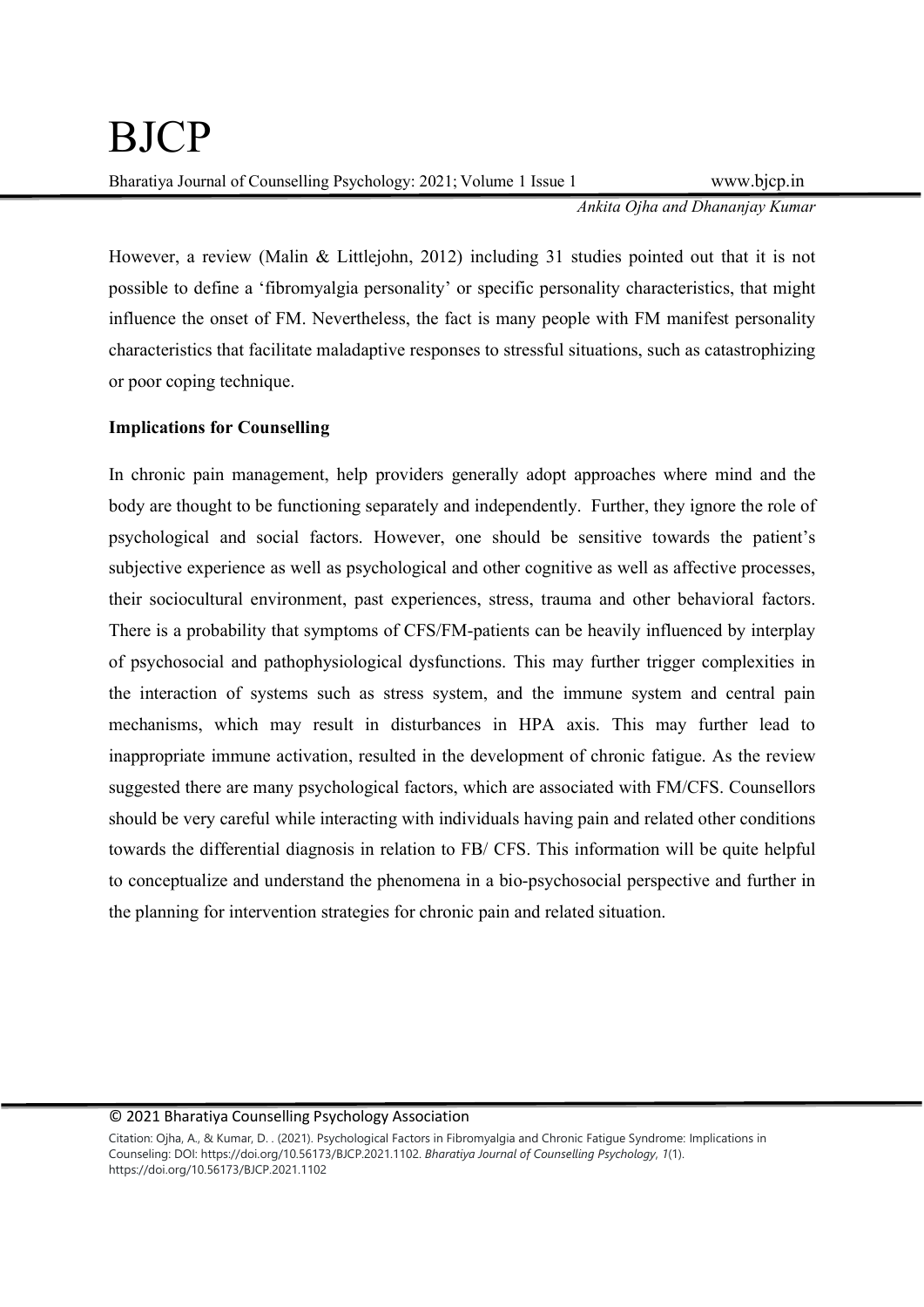Ankita Ojha and Dhananjay Kumar

## References

Abbey, S. E., & Garfinkel, P. E. (1991). Chronic fatigue syndrome and depression: cause, effect, or covariate. Reviews of Infectious Diseases, 13(1), S73-S83.

- Ablin, J., Neumann, L., & Buskila, D. (2008). Pathogenesis of fibromyalgia–a review. Joint Bone Spine, 75(3), 273-279.
- Afari, N., Ahumada, S. M., Wright, L. J., Mostoufi, S., Golnari, G., Reis, V., & Cuneo, J. G. (2014). Psychological trauma and functional somatic syndromes: a systematic review and meta-analysis. Psychosomatic medicine, 76(1), 2.
- Amir, M., Kaplan, Z., Neumann, L., Sharabani, R., Shani, N., & Buskila, D. (1997). Posttraumatic stress disorder, tenderness and fibromyalgia. Journal of Psychosomatic `Research, 42(6), 607-613.
- Amital, D., Fostick, L., Polliack, M. L., Segev, S., Zohar, J., Rubinow, A., & Amital, H. (2006). Posttraumatic stress disorder, tenderness, and fibromyalgia syndrome: are they different entities? Journal of Psychosomatic Research, 61(5), 663-669.
- Bair, M. J., Robinson, R. L., Katon, W., & Kroenke, K. (2003). Depression and pain comorbidity: a literature review. Archives of internal medicine, 163(20), 2433-2445.
- Brooks, S. K., Chalder, T., & Rimes, K. A. (2017). Chronic fatigue syndrome: cognitive, behavioural and emotional processing vulnerability factors. Behavioural and Cognitive Psychotherapy, 45(2), 156-169.
- Buchwald, D., & Garrity, D. (1994). Comparison of patients with chronic fatigue syndrome, fibromyalgia, and multiple chemical sensitivities. Archives of Internal medicine, 154(18), 2049-2053.
- Bucourt, E., Martaillé, V., Mulleman, D., Goupille, P., Joncker-Vannier, I., Huttenberger, B., & Courtois, R. (2017). Comparison of the Big Five personality traits in fibromyalgia and other rheumatic diseases. Joint Bone Spine, 84(2), 203-207.
- Burns, J. W., Quartana, P. J., & Bruehl, S. (2008). Anger inhibition and pain: conceptualizations, evidence and new directions. Journal of behavioral medicine, 31(3), 259-279.

Citation: Ojha, A., & Kumar, D. . (2021). Psychological Factors in Fibromyalgia and Chronic Fatigue Syndrome: Implications in Counseling: DOI: https://doi.org/10.56173/BJCP.2021.1102. Bharatiya Journal of Counselling Psychology, 1(1). https://doi.org/10.56173/BJCP.2021.1102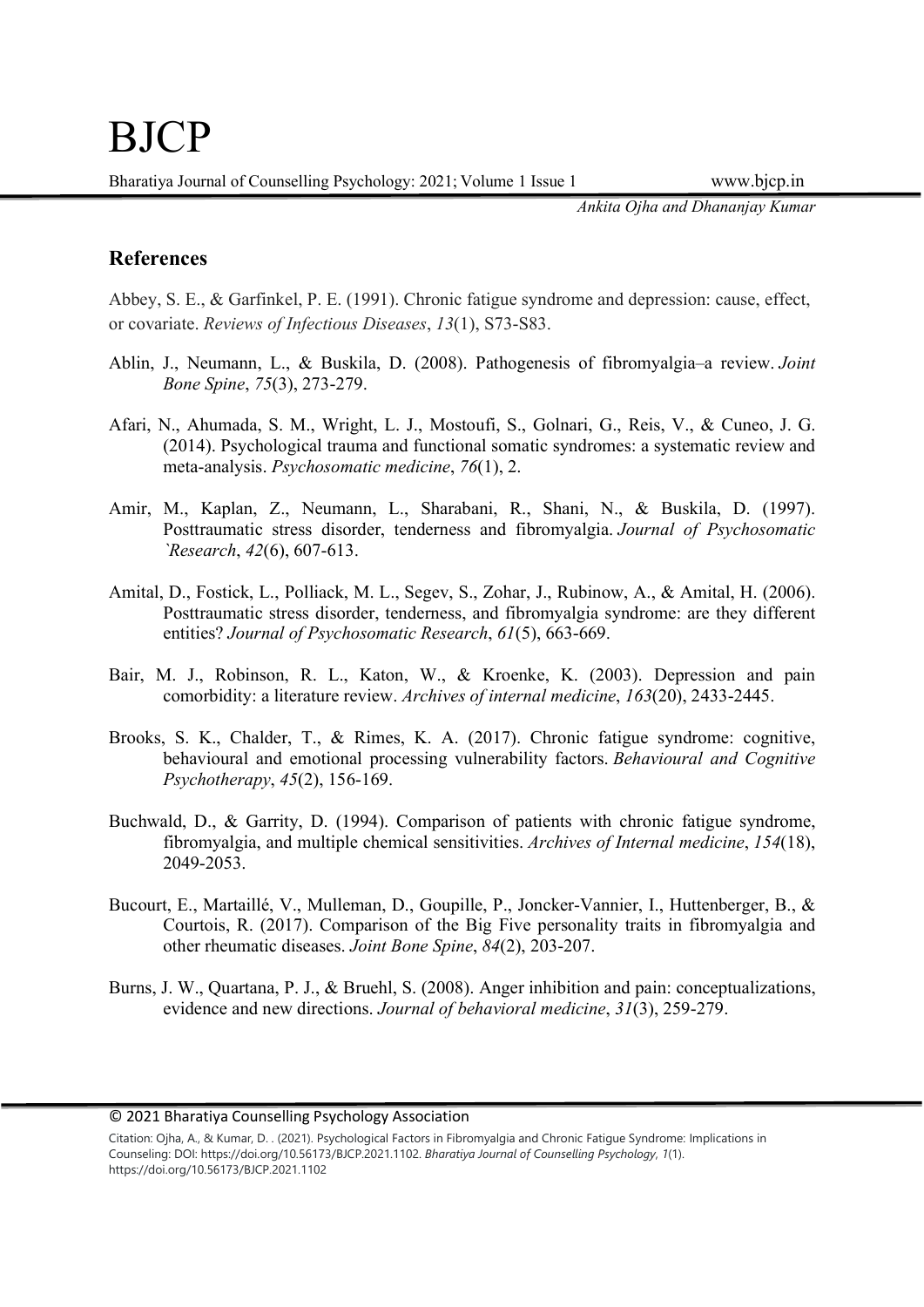Ankita Ojha and Dhananjay Kumar

- Carrillo-De-La-Pena, M. T., Vallet, M., Perez, M. I., & Gomez-Perretta, C. (2006). Intensity dependence of auditory-evoked cortical potentials in fibromyalgia patients: a test of the generalized hypervigilance hypothesis. The Journal of Pain, 7(7), 480-487.
- Carruthers, B. M., Jain, A. K., De Meirleir, K. L., Peterson, D. L., Klimas, N. G., Lerner, A. M., ... & Sherkey, J. A. (2003). Myalgic encephalomyelitis/chronic fatigue syndrome: clinical working case definition, diagnostic and treatment protocols. Journal of chronic fatigue syndrome, 11(1), 7-115.
- Caseras, X., Mataix-Cols, D., Rimes, K. A., Giampietro, V., Brammer, M., Zelaya, F., & Godfrey, E. (2008). The neural correlates of fatigue: an exploratory imaginal fatigue provocation study in chronic fatigue syndrome. Psychological medicine, 38(7), 941-951.
- Davis, D. A., Luecken, L. J., & Zautra, A. J. (2005). Are reports of childhood abuse related to the experience of chronic pain in adulthood? A meta-analytic review of the literature. The Clinical journal of pain, 21(5), 398-405.
- Decker, M. J., Tabassum, H., Lin, J. M. S., & Reeves, W. C. (2009). Electroencephalographic correlates of chronic fatigue syndrome. Behavioral and Brain Functions, 5(1), 43.
- Dendy, C., Cooper, M., & Sharpe, M. (2001). Interpretation of symptoms in chronic fatigue syndrome. Behaviour research and therapy, 39(11), 1369-1380.
- Edwards, R. R., Bingham III, C. O., Bathon, J., & Haythornthwaite, J. A. (2006). Catastrophizing and pain in arthritis, fibromyalgia, and other rheumatic diseases. Arthritis Care & Research: Official Journal of the American College of Rheumatology, 55(2), 325-332.
- Eede, F. V., Moorkens, G., Hulstijn, W., Houdenhove, B. V., Cosyns, P., & Claes, S. J. (2008). Combined dexamethasone/corticotropin-releasing factor test in chronic fatigue syndrome.
- Fischler, B., Cluydts, R., De Gucht, V., Kaufman, L., & De Meirleir, K. (1997). Generalized anxiety disorder in chronic fatigue syndrome. Acta Psychiatrica Scandinavica, 95(5), 405-413.
- Friedberg, F., & Quick, J. (2007). Alexithymia in chronic fatigue syndrome: associations with momentary, recall, and retrospective measures of somatic complaints and emotions. Psychosomatic medicine, 69(1), 54-60.

Citation: Ojha, A., & Kumar, D. . (2021). Psychological Factors in Fibromyalgia and Chronic Fatigue Syndrome: Implications in Counseling: DOI: https://doi.org/10.56173/BJCP.2021.1102. Bharatiya Journal of Counselling Psychology, 1(1). https://doi.org/10.56173/BJCP.2021.1102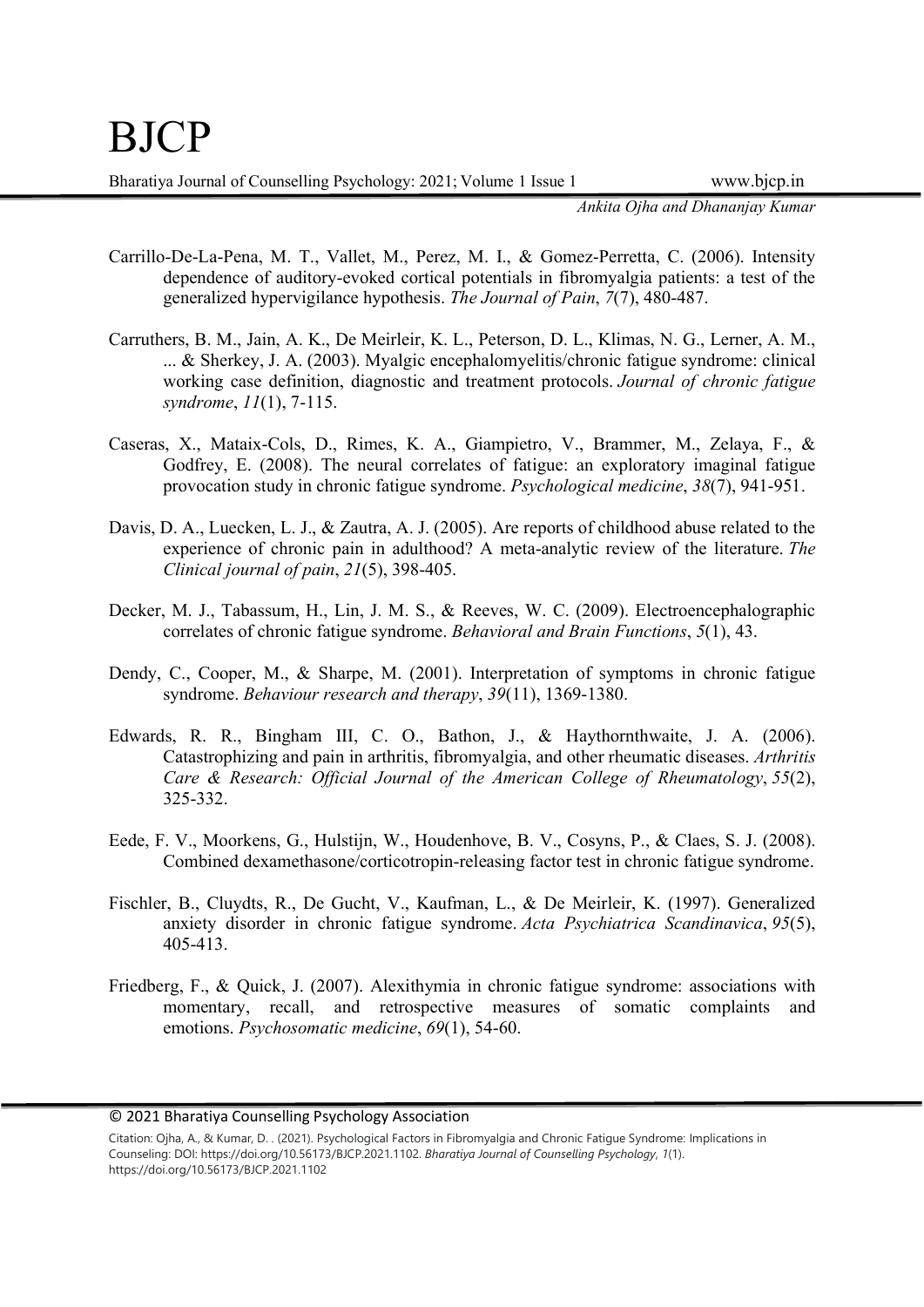Ankita Ojha and Dhananjay Kumar

- Fukuda, K., Straus, S. E., Hickie, I., Sharpe, M. C., Dobbins, J. G., & Komaroff, A. (1994). The chronic fatigue syndrome: a comprehensive approach to its definition and study. Annals of internal medicine, 121(12), 953-959.
- Geenen, R., & van Middendorp, H. (2006). The ostrich strategy towards affective issues in alexithymic patients with fibromyalgia. Patient education and counseling, 2(60), 97-99.
- Goldberg, L. S., & Grandey, A. A. (2007). Display rules versus display autonomy: emotion regulation, emotional exhaustion, and task performance in a call center simulation. Journal of occupational health psychology, 12(3), 301.
- Greenberg, D. B. (1990). Neurasthenia in the 1980s: chronic mononucleosis, chronic fatigue syndrome, and anxiety and depressive disorders. *Psychosomatics*, 31(2), 129-137.
- Hall, A. M., Kamper, S. J., Maher, C. G., Latimer, J., Ferreira, M. L., & Nicholas, M. K. (2011). Symptoms of depression and stress mediate the effect of pain on disability. Pain, 152(5), 1044-1051.
- Hambrook, D., Oldershaw, A., Rimes, K., Schmidt, U., Tchanturia, K., Treasure, J., & Chalder, T. (2011). Emotional expression, self‐silencing, and distress tolerance in anorexia nervosa and chronic fatigue syndrome. British Journal of Clinical Psychology, 50(3), 310-325.
- Heim, C., Newport, D. J., Mletzko, T., Miller, A. H., & Nemeroff, C. B. (2008). The link between childhood trauma and depression: insights from HPA axis studies in humans. Psychoneuroendocrinology, 33(6), 693-710.
- Heim, C., Nater, U. M., Maloney, E., Boneva, R., Jones, J. F., & Reeves, W. C. (2009). Childhood trauma and risk for chronic fatigue syndrome: association with neuroendocrine dysfunction. Archives of general psychiatry, 66(1), 72-80.
- Hudson, J. I., Arnold, L. M., Keck Jr, P. E., Auchenbach, M. B., & Pope Jr, H. G. (2004). Family study of fibromyalgia and affective spectrum disorder. Biological psychiatry, 56(11), 884-891.

Japan College of Fibromyalgia investigation. (2011). Practice Guidelines for Fibromyalgia 2011.

Jason, L. A., Richman, J. A., Rademaker, A. W., Jordan, K. M., Plioplys, A. V., Taylor, R. R., ... & Plioplys, S. (1999). A community-based study of chronic fatigue syndrome. Archives of internal medicine, 159(18), 2129-2137.

© 2021 Bharatiya Counselling Psychology Association

Citation: Ojha, A., & Kumar, D. . (2021). Psychological Factors in Fibromyalgia and Chronic Fatigue Syndrome: Implications in Counseling: DOI: https://doi.org/10.56173/BJCP.2021.1102. Bharatiya Journal of Counselling Psychology, 1(1). https://doi.org/10.56173/BJCP.2021.1102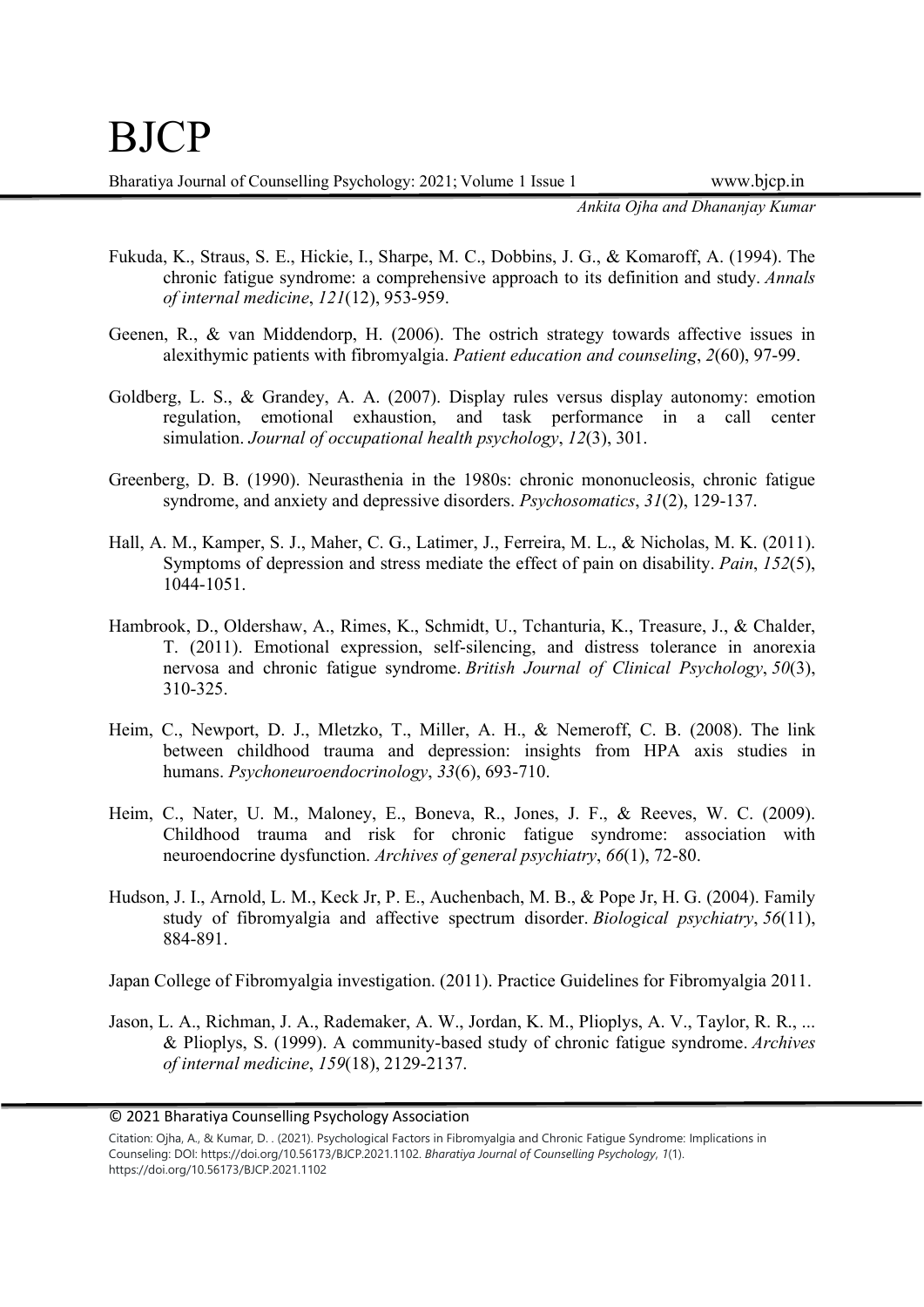Ankita Ojha and Dhananjay Kumar

- Johnson, S. K., Lange, G., Tiersky, L., Deluca, J., & Natelson, B. H. (2001). Health-related personality variables in chronic fatigue syndrome and multiple sclerosis. Journal of Chronic Fatigue Syndrome, 8(3-4), 41-52.
- Jordan, K. M., Landis, D. A., Downey, M. C., Osterman, S. L., Thurm, A. E., & Jason, L. A. (1998). Chronic fatigue syndrome in children and adolescents: a review. Journal of Adolescent Health, 22(1), 4-18.
- Juruena, M. F., & Cleare, A. J. (2007). Overlap between atypical depression, seasonal affective disorder and chronic fatigue syndrome. Brazilian Journal of Psychiatry, 29, 19-26.
- Kivimaki, M., Leino-Arjas, P., Virtanen, M., Elovainio, M., Keltikangas-Jarvinen, L., Puttonen, S., ... & Vahtera, J. (2004). Work stress and incidence of newly diagnosed fibromyalgia: prospective cohort study. Journal of psychosomatic research, 57(5), 417-422.
- Klengel, T., Mehta, D., Anacker, C., Rex-Haffner, M., Pruessner, J. C., Pariante, C. M., ... & Nemeroff, C. B. (2013). Allele-specific FKBP5 DNA demethylation mediates gene– childhood trauma interactions. Nature neuroscience, 16(1), 33-41.
- Komaroff, A. L. (1994). Clinical presentation and evaluation of fatigue and chronic fatigue syndrome. INFECTIOUS DISEASE AND THERAPY SERIES, 14, 61-61.
- Kool, M. B., & Geenen, R. (2012). Loneliness in patients with rheumatic diseases: the significance of invalidation and lack of social support. The Journal of psychology, 146(1-2), 229-241.
- Kuch, K., Evans, R. J., Watson, P. C., Bubela, C., & Cox, B. J. (1991). Road vehicle accidents and phobias in 60 patients with fibromyalgia. Journal of Anxiety Disorders, 5(3), 273- 280.
- Kuch, K., Cox, B., Evans, R. J., Watson, P. C., & Bubela, C. (1993). To what extent do anxiety and depression interact with chronic pain? The Canadian Journal of Psychiatry, 38(1), 36-38.
- Lloyd, A. R., Hickie, I., Boughton, C. R., Wakefield, D., & Spencer, O. (1990). Prevalence of chronic fatigue syndrome in an Australian population. Medical Journal of Australia, 153(9), 522-528.

Citation: Ojha, A., & Kumar, D. . (2021). Psychological Factors in Fibromyalgia and Chronic Fatigue Syndrome: Implications in Counseling: DOI: https://doi.org/10.56173/BJCP.2021.1102. Bharatiya Journal of Counselling Psychology, 1(1). https://doi.org/10.56173/BJCP.2021.1102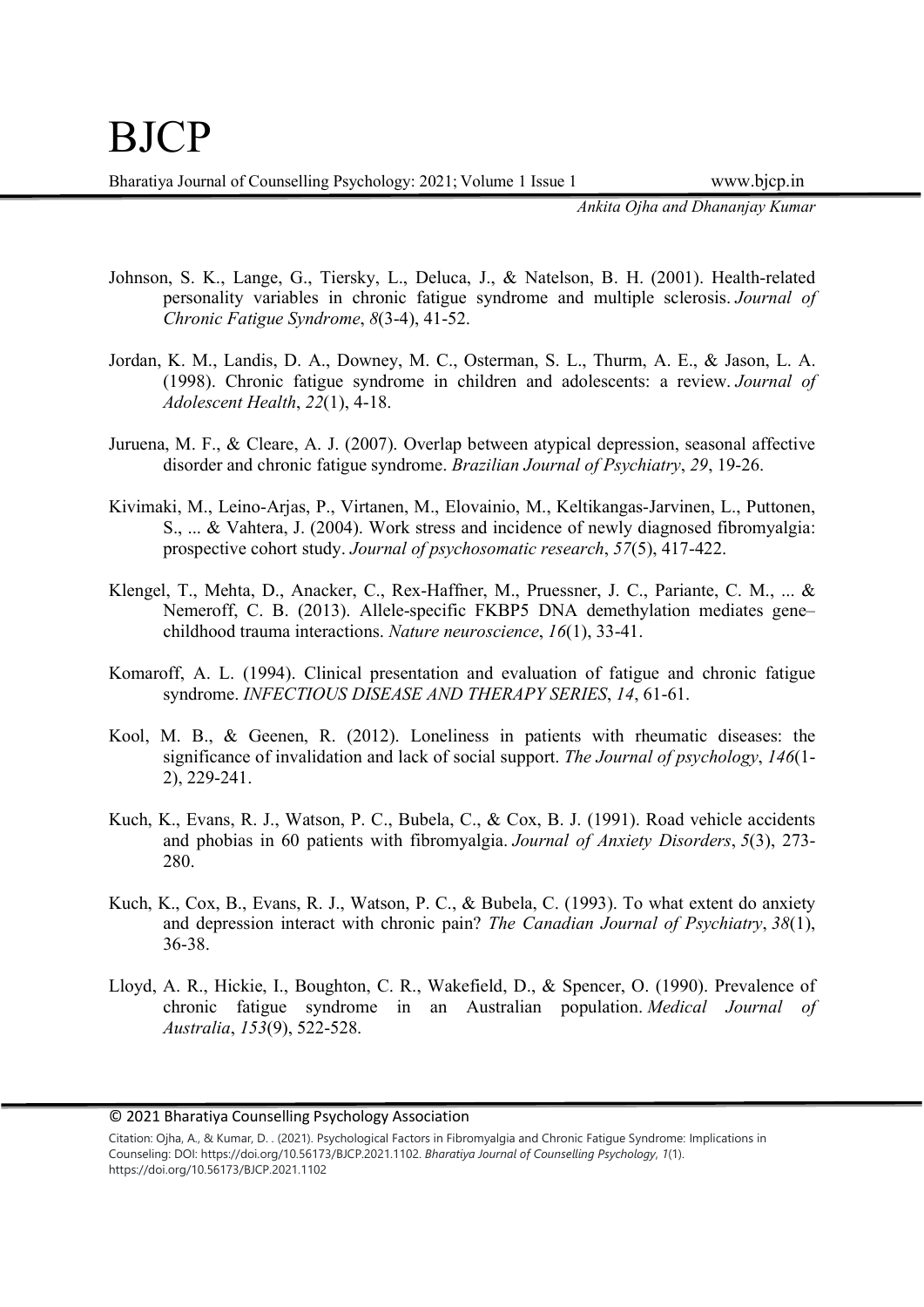Ankita Ojha and Dhananjay Kumar

- Low, L. A., & Schweinhardt, P. (2012). Early life adversity as a risk factor for fibromyalgia in later life. Pain research and treatment, 2012.
- Lundberg, G., Anderberg, U. M., & Gerdle, B. (2009). Personality features in female fibromyalgia syndrome. Journal of Musculoskeletal Pain, 17(2), 117-130.
- Majer, M., Jones, J. F., Unger, E. R., Youngblood, L. S., Decker, M. J., Gurbaxani, B., ... & Reeves, W. C. (2008). Perception versus polysomnographic assessment of sleep in CFS and non-fatigued control subjects: results from a population-based study. BMC neurology, 7(1), 40.
- Malin, K., & Littlejohn, G. O. (2012). Personality and fibromyalgia syndrome. The Open Rheumatology Journal, 6, 273.
- Manu, P., Matthews, D. A., & Lane, T. J. (1988). The mental health of patients with a chief complaint of chronic fatigue: a prospective evaluation and follow-up. Archives of Internal Medicine, 148(10), 2213-2217.
- Manu, P., Matthews, D. A., Lane, T. J., Tennen, H., Hesselbrock, V., Mendola, R., & Affleck, G. (1989). Depression among patients with a chief complaint of chronic fatigue. Journal of Affective Disorders, 17(2), 165-172.
- McLean, S. A., Clauw, D. J., Abelson, J. L., & Liberzon, I. (2005). The development of persistent pain and psychological morbidity after motor vehicle collision: integrating the potential role of stress response systems into a biopsychosocial model. Psychosomatic medicine, 67(5), 783-790.
- Michielsen, H. J., Van Houdenhove, B., Leirs, I., Onghena, P., & Vandenbroeck, A. (2006). Depression, attribution style and self-esteem in chronic fatigue syndrome and fibromyalgia patients: is there a link? Clinical rheumatology, 25(2), 183-188.
- Murakami, M., & Kim, W. (2013). Psychosomatic aspects of fibromyalgia. In Somatization and Psychosomatic Symptoms (pp. 165-174). Springer, New York, NY.
- Muraven, M., & Baumeister, R. F. (2000). Self-regulation and depletion of limited resources: Does self-control resemble a muscle? Psychological bulletin, 126(2), 247.
- Nacul, L. C., Lacerda, E. M., Pheby, D., Campion, P., Molokhia, M., Fayyaz, S., ... & Drachler, M. L. (2011). Prevalence of myalgic encephalomyelitis/chronic fatigue syndrome

Citation: Ojha, A., & Kumar, D. . (2021). Psychological Factors in Fibromyalgia and Chronic Fatigue Syndrome: Implications in Counseling: DOI: https://doi.org/10.56173/BJCP.2021.1102. Bharatiya Journal of Counselling Psychology, 1(1). https://doi.org/10.56173/BJCP.2021.1102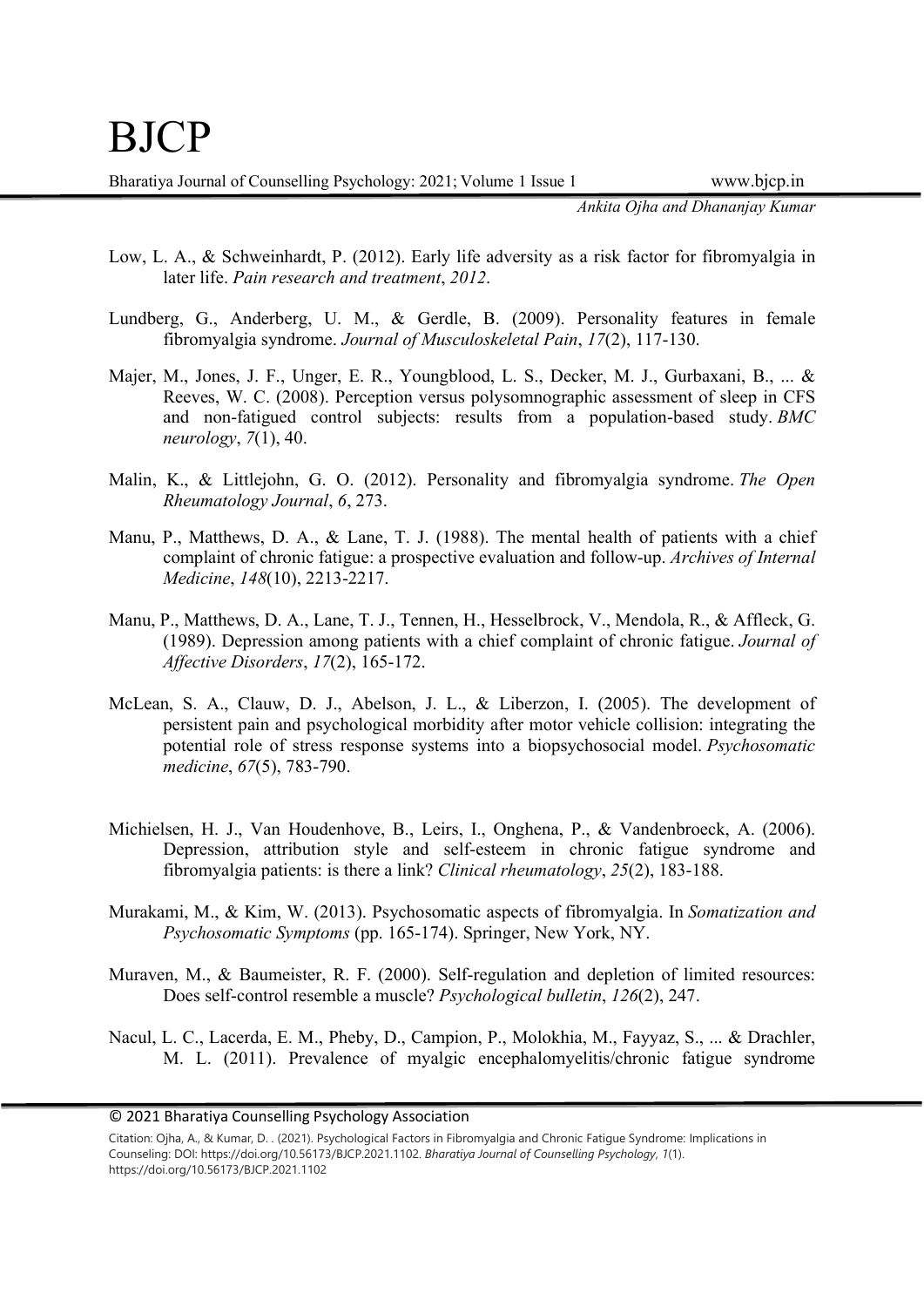Ankita Ojha and Dhananjay Kumar

(ME/CFS) in three regions of England: a repeated cross-sectional study in primary care. BMC medicine, 9(1), 91.

- Nater, U. M., Lin, J. M. S., Maloney, E. M., Jones, J. F., Tian, H., Boneva, R. S., ... & Heim, C. (2009). Psychiatric comorbidity in persons with chronic fatigue syndrome identified from the Georgia population. Psychosomatic medicine, 71(5), 557-565.
- Ohayon, M. M. (2009). Pain sensitivity, depression, and sleep deprivation: links with serotoninergic dysfunction. Journal of psychiatric research, 43(16), 1243.
- Pae, C. U., Luyten, P., Marks, D. M., Han, C., Park, S. H., Patkar, A. A., ... & Van Houdenhove, B. (2008). The relationship between fibromyalgia and major depressive disorder: a comprehensive review. Current medical research and opinion, 24(8), 2359-2371.
- Palagini, L., Carmassi, C., Conversano, C., Gesi, C., Bazzichi, L., Giacomelli, C., & Dell'Osso, L. (2016). Transdiagnostic factors across fibromyalgia and mental disorders: sleep disturbances may play a key role. A clinical review. Clin Exp Rheumatol, 34(96), S00- S00.
- Pawlikowska, T., Chalder, T., Hirsch, S. R., Wallace, P., Wright, D. J. M., & Wessely, S. C. (1994). Population based study of fatigue and psychological distress. Bmj, 308(6931), 763-766.
- Pöyhiä, R. E. I. N. O., Da Costa, D. E. B. O. R. A. H., & Fitzcharles, M. A. (2001). Previous pain experience in women with fibromyalgia and inflammatory arthritis and nonpainful controls. The Journal of rheumatology, 28(8), 1888-1891.
- Reich, J. W., Johnson, L. M., Zautra, A. J., & Davis, M. C. (2006). Uncertainty of illness relationships with mental health and coping processes in fibromyalgia patients. Journal of Behavioral Medicine, 29(4), 307-316.
- Reyes, M., Gary Jr, H. E., Dobbins, J. G., Randall, B., Steele, L., Fukuda, K., ... & Stewart, J. A. (1997). Surveillance for chronic fatigue syndrome—four US cities, September 1989 through August 1993. Morbidity and Mortality Weekly Report: CDC Surveillance Summaries, 1-13.
- Reyes, M., Nisenbaum, R., Hoaglin, D. C., Unger, E. R., Emmons, C., Randall, B., ... & Minden, S. (2003). Prevalence and incidence of chronic fatigue syndrome in Wichita, Kansas. Archives of internal medicine, 163(13), 1530-1536.

<sup>© 2021</sup> Bharatiya Counselling Psychology Association

Citation: Ojha, A., & Kumar, D. . (2021). Psychological Factors in Fibromyalgia and Chronic Fatigue Syndrome: Implications in Counseling: DOI: https://doi.org/10.56173/BJCP.2021.1102. Bharatiya Journal of Counselling Psychology, 1(1). https://doi.org/10.56173/BJCP.2021.1102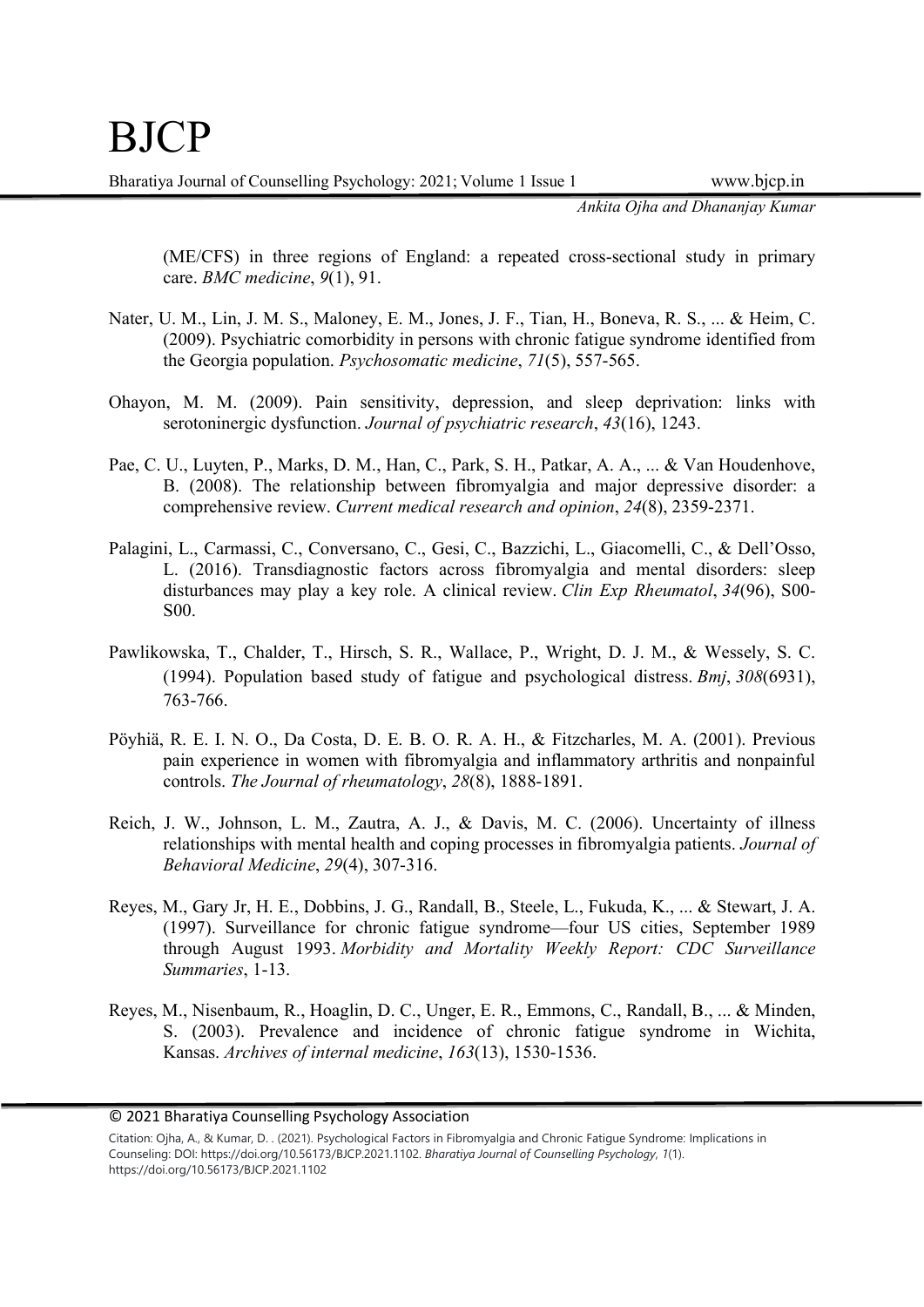Ankita Ojha and Dhananjay Kumar

- Richards, J. M., & Gross, J. J. (1999). Composure at any cost? The cognitive consequences of emotion suppression. Personality and Social Psychology Bulletin, 25(8), 1033-1044.
- Rimes, K. A., & Chalder, T. (2010). The Beliefs about Emotions Scale: validity, reliability and sensitivity to change. Journal of psychosomatic research, 68(3), 285-292.
- Rimes, K. A., Ashcroft, J., Bryan, L., & Chalder, T. (2016). Emotional suppression in chronic fatigue syndrome: Experimental study. Health Psychology, 35(9), 979.
- Sansone, R. A., Whitecar, P., Meier, B. P., & Murry, A. (2001). The prevalence of borderline personality among primary care patients with chronic pain. General Hospital Psychiatry, 23(4), 193-197.
- Shorter, E. (2008). From paralysis to fatigue: a history of psychosomatic illness in the modern era. Simon and Schuster.
- Steele, L., Dobbins, J. G., Fukuda, K., Reyes, M., Randall, B., Koppelman, M., & Reeves, W. C. (1998). The epidemiology of chronic fatigue in San Francisco. The American journal of medicine, 105(3), 83S-90S.
- Staud, R. (2008). Heart rate variability as a biomarker of fibromyalgia syndrome. Future rheumatology, 3(5), 475.
- Surawy, C., Hackmann, A., Hawton, K., & Sharpe, M. (1995). Chronic fatigue syndrome: a cognitive approach. Behaviour research and therapy, 33(5), 535-544.
- Togo, F., Natelson, B. H., Cherniack, N. S., FitzGibbons, J., Garcon, C., & Rapoport, D. M. (2008). Sleep structure and sleepiness in chronic fatigue syndrome with or without coexisting fibromyalgia. Arthritis research & therapy, 10(3), R56.
- Trinder, H., & Salkovskis, P. M. (1994). Personally relevant intrusions outside the laboratory: Long-term suppression increases intrusion. Behaviour research and Therapy, 32(8), 833-842.
- Uguz, F., Çiçek, E., Salli, A., Karahan, A. Y., Albayrak, İ., Kaya, N., & Uğurlu, H. (2010). Axis I and Axis II psychiatric disorders in patients with fibromyalgia. General hospital psychiatry, 32(1), 105-107.

Citation: Ojha, A., & Kumar, D. . (2021). Psychological Factors in Fibromyalgia and Chronic Fatigue Syndrome: Implications in Counseling: DOI: https://doi.org/10.56173/BJCP.2021.1102. Bharatiya Journal of Counselling Psychology, 1(1). https://doi.org/10.56173/BJCP.2021.1102